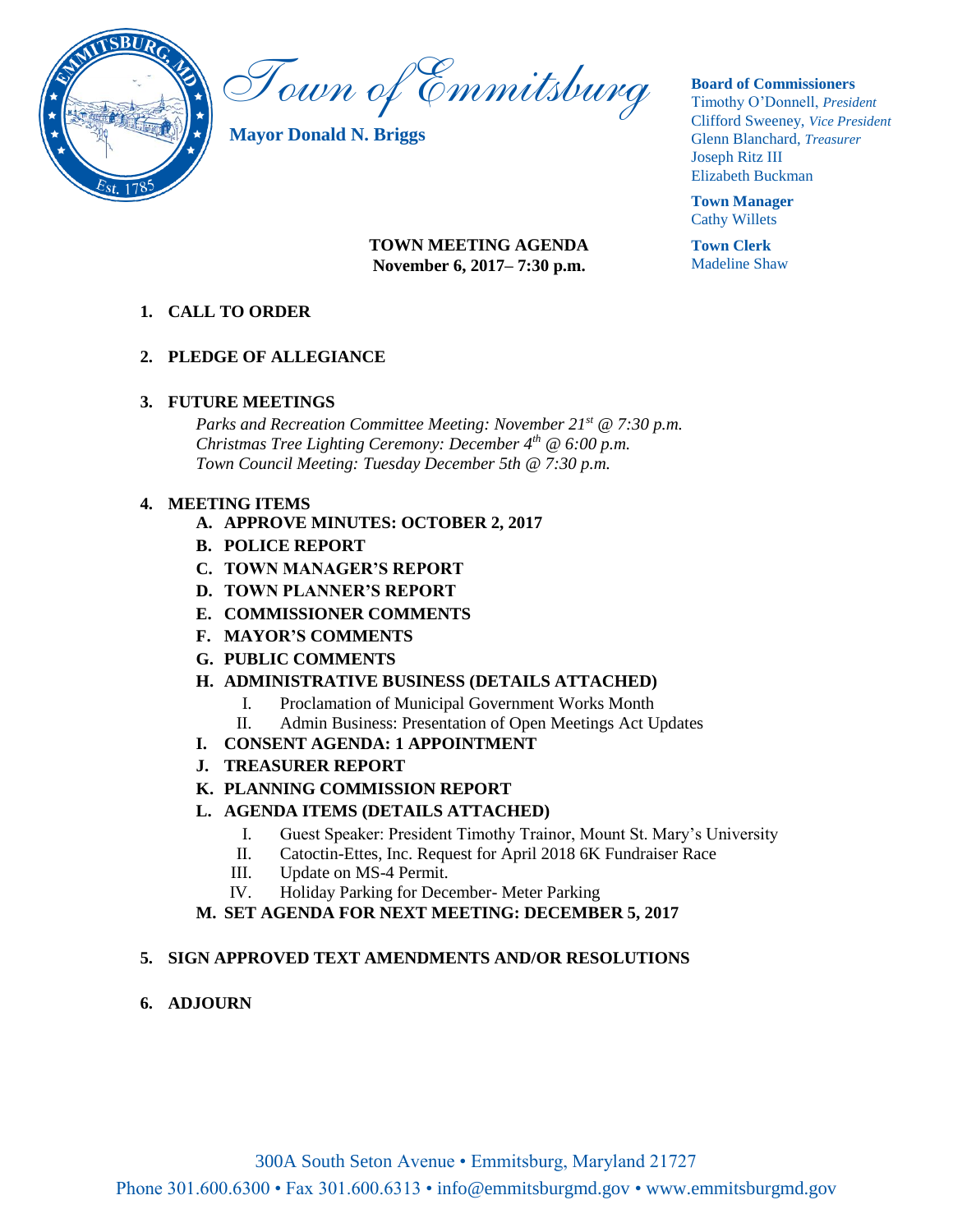## **A. APPROVE MINUTES: OCTOBER 2, 2017 & OCTOBER 16, 2017**

## **MINUTES TOWN MEETING October 2, 2017 Emmitsburg Town Office**

**Present:** Mayor Donald Briggs; Commissioners: Glenn Blanchard, Elizabeth Buckman, Joseph Ritz III, Clifford Sweeney, and Tim O'Donnell, President. **Staff Present:** Cathy Willets, Town Manager; Madeline Shaw, Town Clerk; and Amy Naill, Code Enforcement Officer. **Others Present:** Deputy Ben Whitehouse.

#### **I. Call to Order**

Commissioner Tim O'Donnell, President of the Board of Commissioners, called the October 2, 2017 Town Meeting to order at 7:30 p.m. Pledge of Allegiance was recited. A moment of silence was taken for the Las Vegas tragedy.

*Note*: Agenda was rearranged in courtesy of the re-elected official's families present.

Agenda #1- Swearing in of Mayor and Commissioner: The winning Mayor, Donald N. Briggs, was sworn in by Sandra Dalton, Frederick County Clerk of Circuit Court. The winning Commissioner, Joseph A. Ritz III, was sworn in by Mayor Donald N. Briggs. Remarks were given by the re-elected officials. Commissioner Ritz III thanked residents for voting for him, the other candidates, the election judges, and his family. Mayor Briggs explained he has been honored to serve as Mayor for six years, and he is looking forward to serving three more years. He reviewed the projects he has contributed to the past six years. Over the next three years, Mayor Briggs hopes to make the downtown area more pedestrian friendly, finish the State Highway Administration (SHA) projects, finish the new swimming pool, build a dog park, and continue to pursue sustainable projects that create a future for Emmitsburg.

#### **Approval of Minutes**

Motion to accept the meeting minutes from the September 5, 2017 Town Meeting as presented. Motion by Commissioner Buckman, second by Commissioner Sweeney. Motion carries 5-0 in Favor.

#### **Police Report:**

Deputy Whitehouse presented the police report from September 2017 (exhibit attached). Deputy Whitehouse mentioned more residents are calling 9-1-1 when they see suspicious activity. He explained there was approximately \$500 worth of damage to trees near Flat Run Creek from juveniles cutting down trees in a reforestation area. Also, a resident stole a whole unit of pet waste bags from a pet waste station. Ms. Willets added the bags cost about \$150 a bundle. Deputy Whitehouse encouraged residents to lock their cars and vehicles to help reduce theft. He directed the Board's attention to the last page of his police report, which records the number of incidents at the intersection of Lincoln Avenue and South Seton Avenue between January 1, 2011 and September 18, 2017.

#### **Town Managers Report:**

Cathy Willets, Town Manager, presented the Town Manager's Report from August 2017 (exhibit attached). Ms. Willets mentioned staff conducted a maintenance check on the streetlights around town. Staff continues to work on the ball fields, installing a new Community Park fence, and SHA related tasks. Rainbow Lake is .6 inches below spillway level. In August 2017 the wells were 7.25 ft below their optimal May 2011 level. Ms. Willets explained the LG Sonic Algae Control System is working wonderfully now that the system is receiving signal. There were no spills of untreated sewerage in the month of August 2017, and the Waste Water Treatment Plant (WWTP) did not exceed capacity during August. Ms. Willets explained larger right turn only signs are being installed on Lincoln Avenue with the hopes of reducing traffic accidents at the intersection of Lincoln Avenue and South Seton Avenue. Ms. Willets concluded by referencing the Fluid Pinpointing Services, Inc. leak detection test results, which is in the October 2, 2017 agenda packet. She explained the contractor will come back at least once a year to help reduce leaks in the Town's aging infrastructure, and the services were presented with the fiscal year 2018 budget.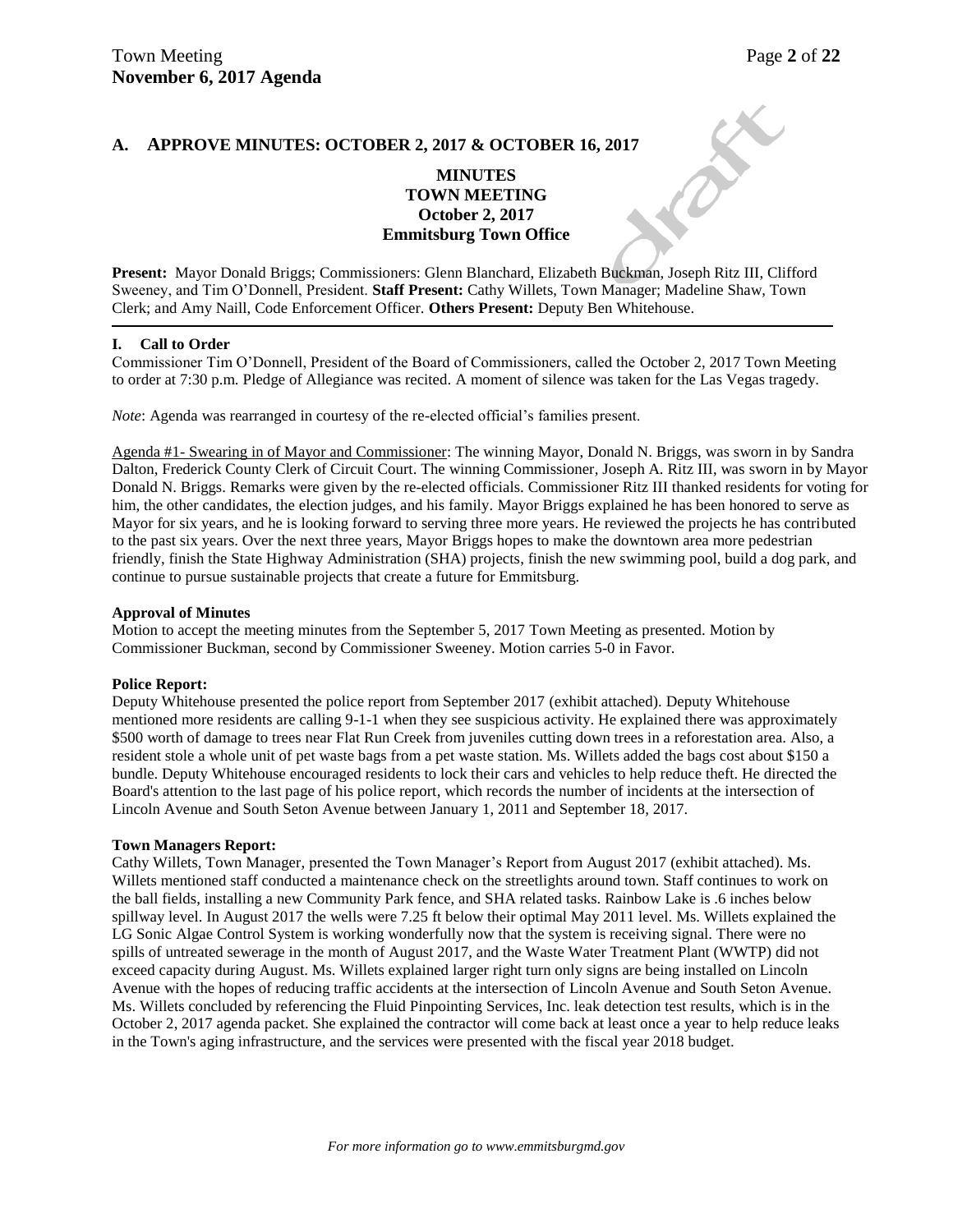## **Town Planners Report:**

Cathy Willets, Town Manager, presented the Town Planner's Report from August 2017 (exhibit attached). Ms. Willets mentioned Susan Cipperly, Town Planner, has been busy with the SHA projects, and Ms. Cipperly has been attending MS-4 storm water management meetings. The Board will get an update at the November 6, 2017 Town Meeting on the MS-4 permit. The upcoming projects of Ms. Cipperly includes a Board of Appeals meeting, Planning Commission meeting, and Geographical Information System (GIS) work. Ms. Cipperly is also working on getting the trees removed at the Emmit Garden's playground site.

#### **Commissioner Comments:**

- Commissioner Ritz III: He inquired about seating adjustments of the Board.
- Commissioner Sweeney: He inquired about the areas of sidewalk that do not have concrete yet. Ms. Willets explained SHA will use the areas for trees and streetlight conduits.
- Commissioner Buckman: She explained the Citizen's Advisory Committee is requesting a water bottle fountain in Community Park, a bridge going over Willow Rill, and more access points into Community Park through the current fence. She also thanked Catoctin High School Safe for a fundraising event, and residents for providing food/drinks to the SHA construction workers. She encouraged town staff to consider a pet waste station that uses grocery bags.
- Commissioner Blanchard: He congratulated Mayor Briggs and Commissioner Ritz III on getting reelected. He encouraged the Board to continue working as a team and improving the Town with a positive mindset.
- Commissioner O'Donnell: He congratulated Mayor Briggs and Commissioner Ritz III, and expressed thanks to the election judges and those who contributed to the elections. He also met with Mount St. Mary's (MSM) in regards to students living off campus. He reminded residents to wear helmets while bike riding. He concluded by encouraging the Board to continue working together.

## **Mayor's Comments:**

Mayor Briggs attended numerous meetings/events in September 2017. Mayor Briggs highlighted several meetings to include the National Fallen Fire Fighters Memorial Service, a meeting on adding an afternoon TransIt bus ride to the northern part of Frederick County, the swearing in ceremony of the election judges, a green team meeting, and a constitution day celebration at MSM. The Emmitsburg Business and Professionals Association (EBPA) had their free breakfast in September for local businesses. He attended a meeting with MSM on students living off-campus in Town. He hopes to get student rental properties preapproved for mold and fire safety. He reiterated the project completion dates for the Town projects. Mayor Briggs explained the Town is hoping to get grant funding to reduce landfill waste and have a local composting program site; he will keep the Board updated. In regards to the preapproved student housing, MSM would certify the rental properties with guidelines the University establishes.

#### **Public Comments:** None.

## **Administrative Business:**

 Consideration of a Fund Regarding Accrued Leave at Separation of Employment: Cathy Willets, Town Manager, presented the consideration of a fund regarding accrued leave at separation of employment. Ms. Willets explained when the prior Town Manager retired, there was a large amount of accrued leave paid, and if several long term employees retired at the same time now, there would be a large payout. Town staff would like to have a specific fund set aside for all employees, and auditing requirements dictate payouts cannot be made from the general fund (fund 1). As of June 30, 2017, if every employee left, the payout would be \$128,320. Town staff recommends creating a line item in fund 2 with an initial transfer of \$32,000. There was discussion over a use-it-or-lose-it vacation policy. Ms. Willets explained the current amount will need funding regardless of future policy changes. She clarified when the auditors are finished auditing in October 2017, there will be a \$130,000 excess that is transferred to fund 2. Town staff would like to have that amount go to accrued leave, but the Board can determine to budget the money elsewhere if desired. There was discussion over the Town's current leave policy. Commissioner O'Donnell agreed the current vacation policy is a draw for new hires. Ms. Willets added 25% of the total payout amount is not required, but she would like to get the fund started. Commissioner Sweeney recommended paying out vacation at the end of the year. Ms. Willets explained some staff save their leave for family emergencies. Mayor Briggs added staff also set aside vacation to help fund retirement. The Board agreed 20-25% was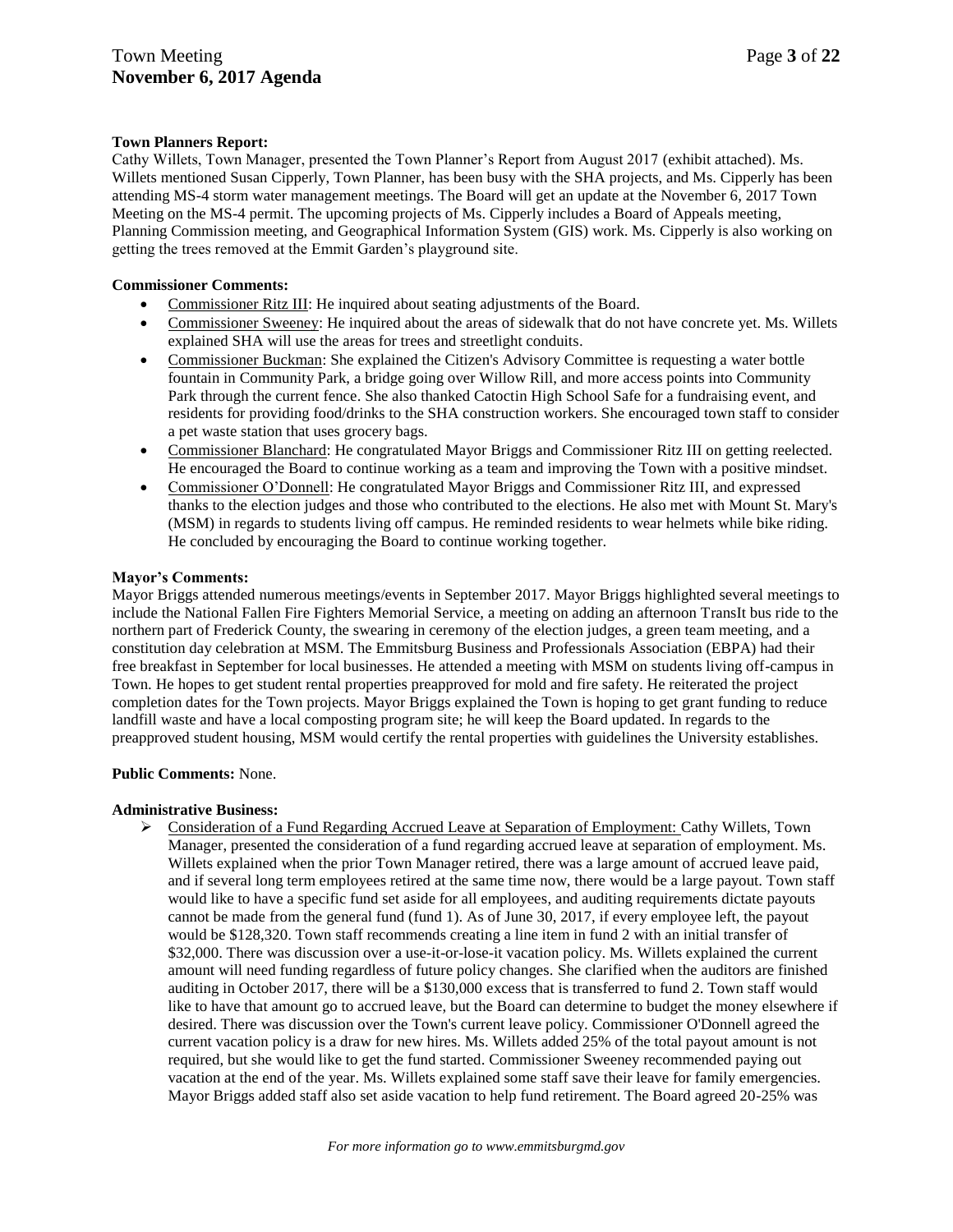sufficient and approved staff to create a line item. The Board requested staff research a policy requiring staff to take five consecutive days off each year.

#### **Consent Agenda:**

Re-appointment of Richard Kapriva to the Board of Appeals. Term: 10/17/2017 to 10/17/2020. Vote: 5-0 in Favor.

#### **Treasurer's Report:**

Commissioner Blanchard presented the Treasure's Report for September 2017 (exhibit attached). Commissioner Blanchard mentioned the operating balance forward is \$5,285,478. The law enforcement check is a quarterly bill.

## **Planning Commission Report:**

Commissioner Sweeney presented the Planning Commission Report from September 2017. He explained Lot 38 in Emmit Gardens was split in half with the consent of the Planning Commission.

## **II. Agenda Items**

Agenda #2- Reorganization of the Board of Commissioners: Mayor Briggs recommend the Board remain in its current organization with Timothy O'Donnell as President, Commissioner Sweeney as Vice President, Commissioner Blanchard as Treasurer, Joseph Ritz III as the liaison for the Parks and Recreation Committee, Commissioner Sweeney as the liaison for the Planning Commission, and Commissioner Buckman as the liaison for the Citizen's Advisory Committee. Commissioner Ritz III requested a liaison swap. No liaison swaps were made.

*Motion*: To accept the Mayor's recommendations for the reorganization of the Board of Commissioners as of October 2, 2017. Motion by Commissioner Blanchard, second by Commissioner Ritz III. Motion carries 5-0 in Favor.

Agenda #3- Updates on community related projects such as the SHA sidewalk, Flat Run Bridge, square project, dog park, etc.: Cathy Willets, Town Manager, presented the project updates for the Town of Emmitsburg as of October 2, 2017. She explained the presentation is a highlight of the Town's five biggest projects at the moment.

- *Emmit Garden Playground:* Ms. Willets stated the Application for the Alternation of Any Floodplain, Waterway, Tidal, or Non-Tidal Wetland in Maryland was submitted 09/26/2017 to Maryland Department of the Environment (MDE). The total estimated cost of the project is \$16,930.00 of which \$10,000 would be funded by a Project Open Space grant. Once the Town receives approval from MDE, the Town can proceed, but it may take up to 180 days to get approval. There was discussion over MDE and approvals. There are no foreseen landscaping needs at the playground site.
- *Route 140 Square Revitalization/Sidewalk Project:* The estimated date of completion is Spring 2018 and the project is 35.7% complete. The goal is to complete East Main Street before turning back towards West Main Street. The connection to Timbermill will occur at the end of the sidewalk work. There was discussion about SHA completing a sidewalk section along North Seton Avenue. Romano Construction has five outstanding invoices totaling \$7,520.44 for damage to Town waterlines and street lights. Commissioner O'Donnell requested Town staff continue to update local businesses on work.
- *Route 140 Flat Run Bridge Project:* The estimated date of completion is December 2019, and the project is 30.7% complete. Work wise, phase one of the stream diversion has been completed, and a portable sediment tank and demolition of the southwest quadrant is complete. Next steps include saw cutting the bridge deck, which will lead into the demo of bridge. Negotiations over waterline work continues.
- *Community Park Swimming Pool*: The estimated completed date is May 2018, and the project is 33% complete. So far the leak survey, drawings, permitting, demolition of old pool, widening of deep end, and installation of interior lights have been completed. Next steps include installing a rebar cage in the pool shell and shooting the concrete shell of the pool. There is a slight problem of a spring leaking into the pool which is causing extra work, but the estimated date of completion remains the same. Funding wise, the total cost of the pool is \$324,987.00. There is a \$217,000 Community Parks and Playground (CP&P) grant. To date \$158,262.50 has been spent on building the new pool.
- *Community Park Dog Park:* The estimated date of completion is late winter/early spring 2018. The site has been cleared. The next steps include installing the fence, mulching the site, installing a waterline, and adding amenities. The Board requested town staff consider grass in the future. Funding wise, the total estimated cost is \$33,775.75, which was over estimated to be safe. The Town received \$13,000 from a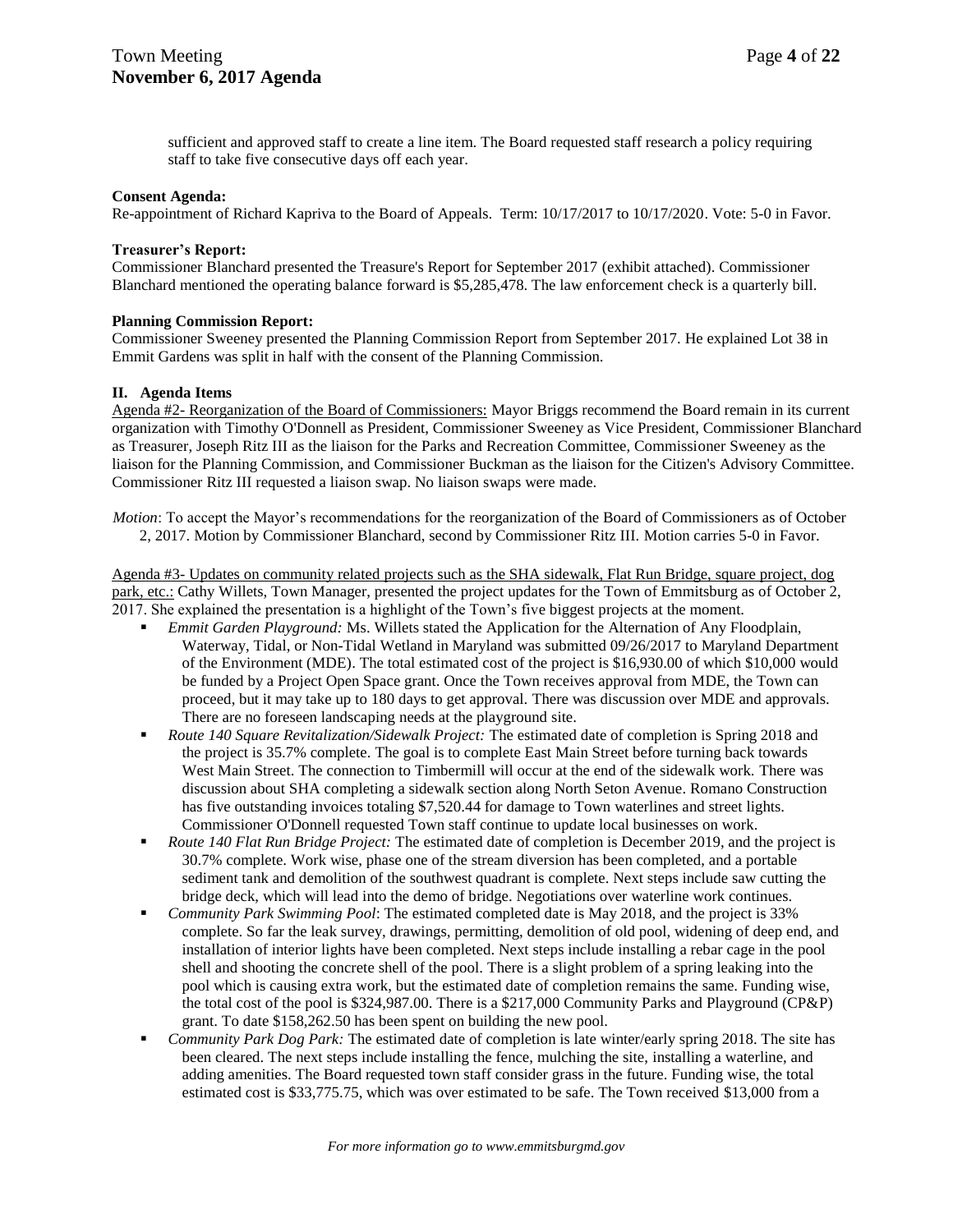Project Open Space grant and \$1,865 from donations, which makes the remaining cost to be funded by the Town \$18,910.75. The Town hopes to find more grants or raise the remaining cost through donations.

Agenda #4- New Route 140 Bridge at Flat Run dedication requested in the name of Terry L. Myers: Mayor Briggs presented the bridge dedication request in the name of Terry L. Myers. He explained Terry L. Myers was the first member of the Vigilant Hose Company who died in the line of duty. He is requesting the Board approve the dedication to honor the Myer's family, Vigilant Hose Fire Company, and the service members that visit our community.

*Motion*: To support the moving forward for the Flat Run Bridge dedication for Terry L. Myers. Motion by Commissioner Buckman, second by Commissioner Blanchard. Motion carries 5-0 in favor.

#### **Set Agenda Items for November 6, 2017 Town Meeting**

- 1. Guest Speaker: President Timothy Trainor, Mount St. Mary's University
- 2. Update on MS-4 Permit.
- 3. Holiday Parking for December- Meter Parking

Motion to accept the November 6, 2017 Town Meeting agenda as presented. Motion by Commissioner Sweeney, second by Commissioner Ritz III. Motion carries 5-0 in Favor.

Ms. Willets reminded the Board there will be a public hearing on October 16, 2017.

#### **III. Sign Approved Text Amendments and/or Resolutions**

#### **IV. Adjournment**

With no further business, the October 2, 2017 Town Meeting was adjourned at 10:07 p.m. Motion by Commissioner Ritz III, second by Commissioner Blanchard.

Respectfully submitted,

Madeline Shaw, Town Clerk Minutes Approved:

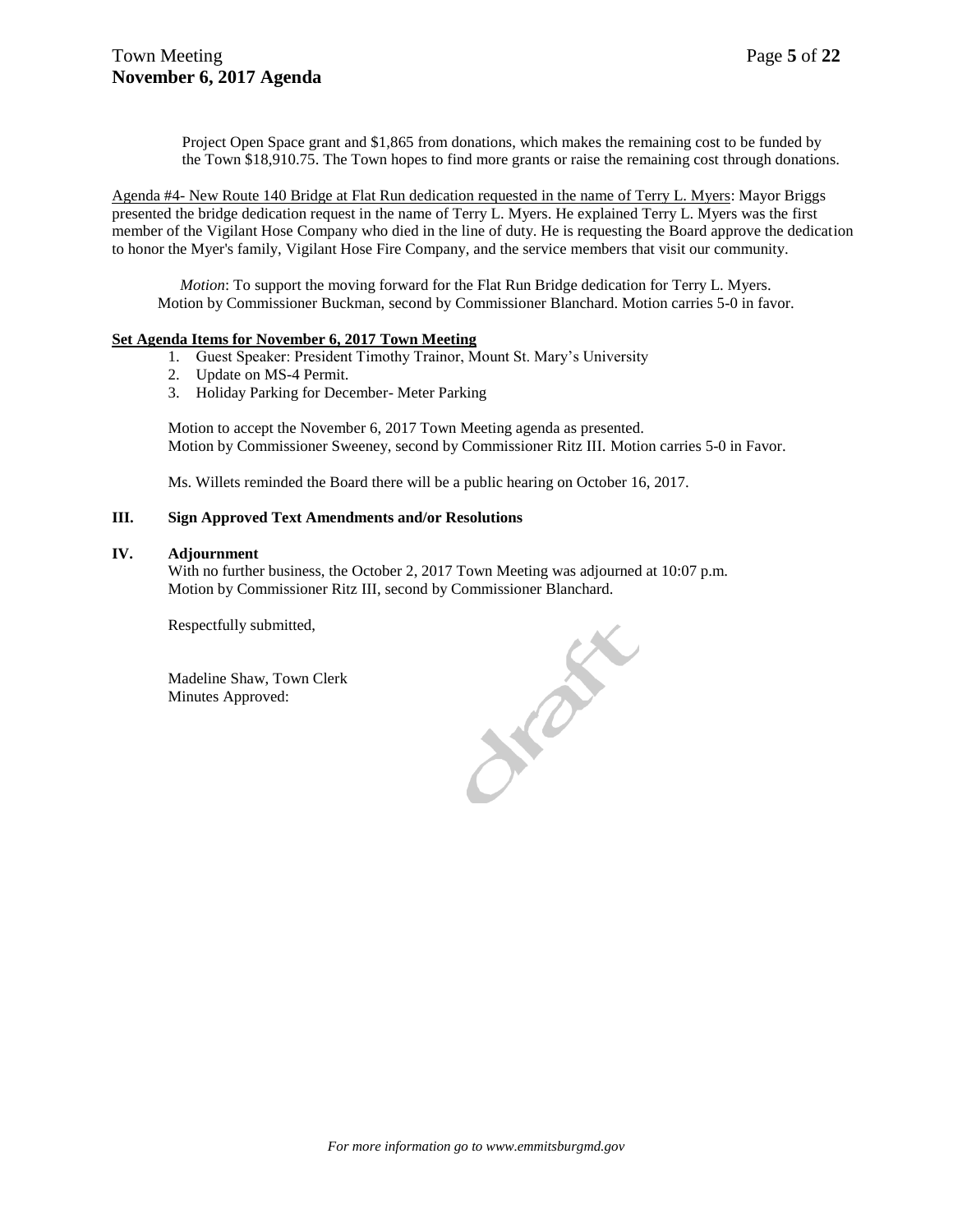## **MINUTES SPECIAL – PUBLIC HEARING:**  *SERVICE LINE WARRANTY PROGRAM*  **October 16, 2017 – 7:30 p.m. Emmitsburg Town Office**

**Present:** Mayor Donald Briggs; Commissioners: Elizabeth Buckman, Joseph Ritz III, Clifford Sweeney, and Tim O'Donnell, President. **Staff Present:** Cathy Willets, Town Manager; Madeline Shaw, Town Clerk; and Amy Naill, Code Enforcement Officer. **Absent:** Glenn Blanchard.

**Notice was hereby given,** that the Town of Emmitsburg, a Maryland municipal corporation, has requested "resident input on pursuing a service line warranty program through the National League of Cities (NLC). Currently Emmitsburg homeowners are responsible for water line repairs from the curb box to the building structure, and sewer repairs from the property line to the building structure (*Policy* 17*-03*). The [NLC Service Line Warranty Program](http://www.utilitysp.net/) gives residents who have not set aside money to pay for utility line repairs the opportunity to obtain a low cost warranty that will provide repairs on leaking, clogged or broken water and sewer lines for a low monthly fee, with no deductibles or service fees. The work is performed by licensed, local plumbers who will call the customer within one hour of filing a claim. The repair is performed typically within 24 hours. For more information, residents were encouraged to attend the public hearing."

## **The Public Hearing was advertised in the following methods:**

- Public Notice on Town's Website Calendar 9/29/2017
- Public Notice on Town's Facebook Calendar 9/29/2017
- **Public Notice via Flyers On Town's Bulletin Boards 9/27/2017**
- Public Notice on Channel  $99 09/27/2017$
- Public Notice in the Town's  $3<sup>rd</sup>$  Quarter Water Bill Newsletter Mailed 09/29/2017
- Public Notice via the Monument Sign in front of the Emmitsburg Community Center  $-10/10/2017$
- Newspaper Publications 10/01/2017 to 10/31/2017 Emmitsburg News Journal, The Catoctin Banner

#### **II. Call to Order**

Commissioner Tim O'Donnell, President of the Board of Commissioners, called the October 16, 2017 Public Hearing to order at 7:30 p.m. Pledge of Allegiance was recited. Upcoming meetings were announced.

#### **II. Agenda Items**

Agenda #1- Presentation: National League of Cities (NLC) Service Line Warranty Program: Commissioner O'Donnell welcomed the residents in attendance and explained a public hearing was held to receive public comments regarding residents interest in pursuing a service line warranty program through the National League of Cities (NLC). Rob Meston, Regional Water Team Manager with National League of Cities (NLC), gave a presentation on the service line warranty program.

## **Request for Public Comment:** Speakers were asked to state their name and address for the record.

Speaker(s):

1. *Conrad Flessner, 11 Seton Place, Emmitsburg*

*Note*: Commissioner Sweeney arrived at 8:05 p.m. The Board discussed logistics, concerns, and endorsement of the NLC service line warranty program.

#### **III. Adjournment**

Motion to close the meeting by Commissioner Ritz III, second by Commissioner Buckman. Seeing no one else wishing to speak, the October 16, 2017 Public Hearing was adjourned at 8:50 p.m. EST.

> Respectfully submitted, Madeline Shaw, Town Clerk Approved: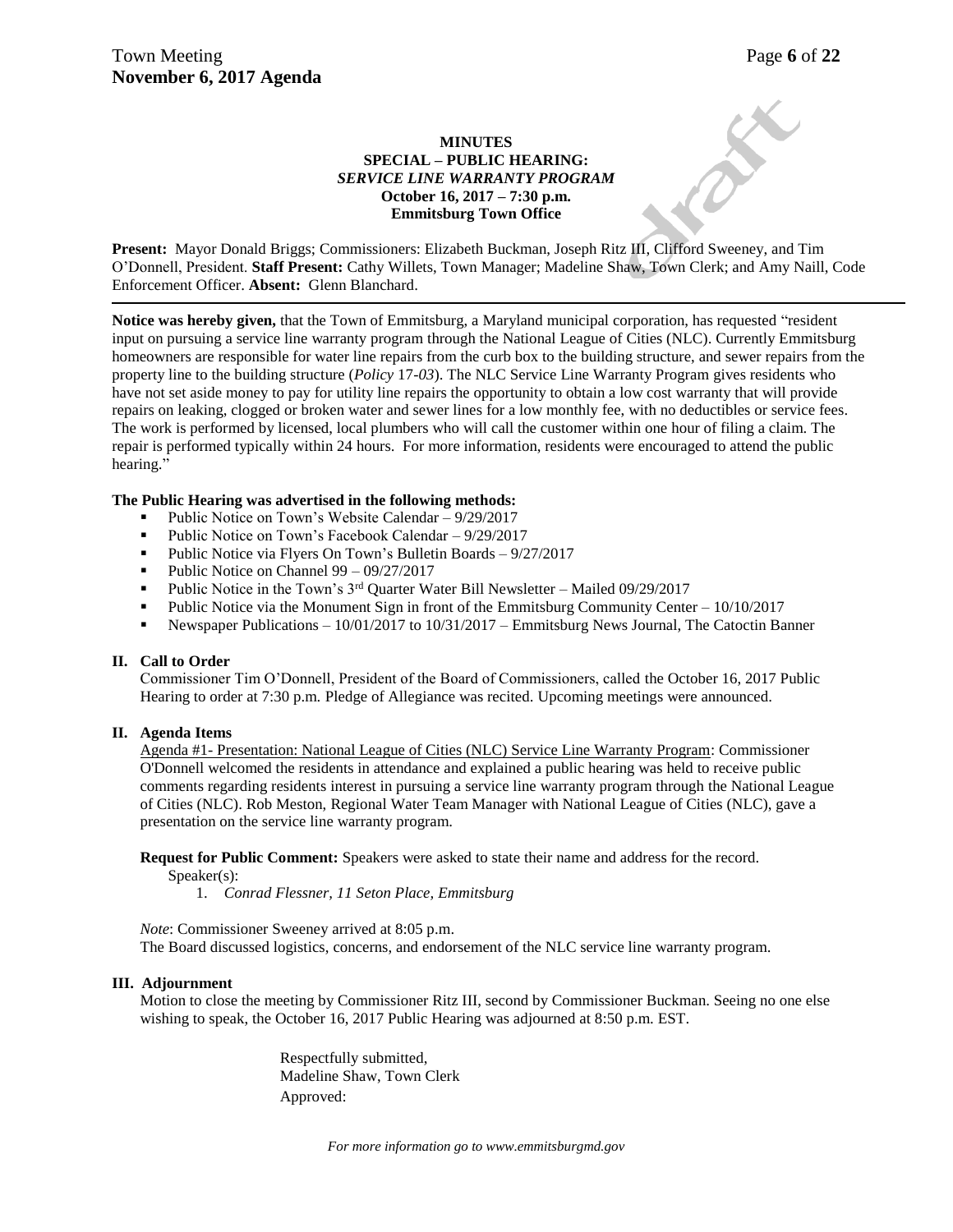**B. POLICE REPORT:** Presentation by deputies at the meeting.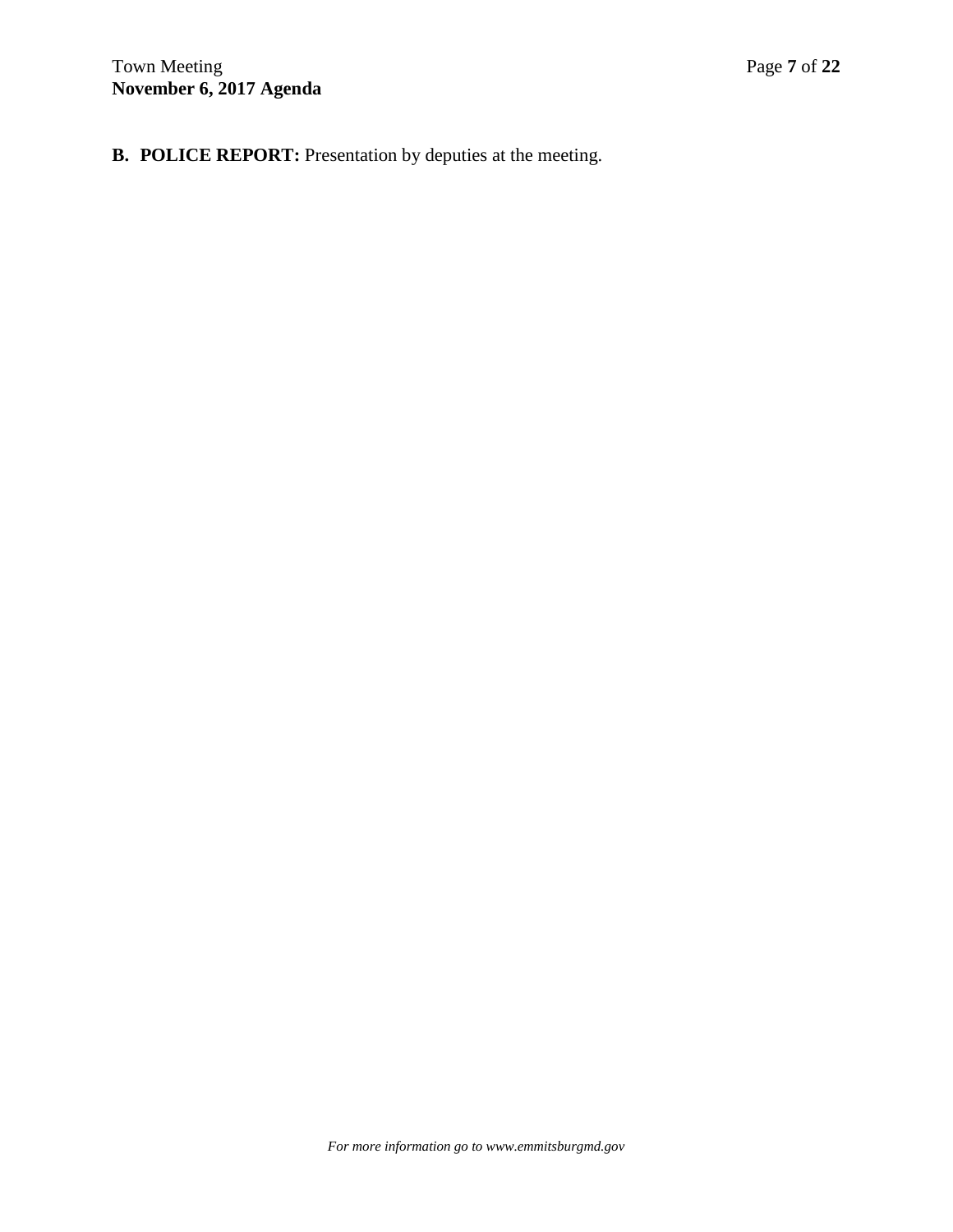# **C. TOWN MANAGER'S REPORT**

## **Town Manager's Report September 2017 Prepared by Cathy Willets**

## Streets:

- Staff put up Fallen Firefighter banners on street light poles
- Staff installed No Parking signs, trimmed tree branches, and painted white lines on Warthens Way.
- Staff weed ate and weed killed around guardrails at end of DePaul St., Welty Ave. and Emmit Gardens Park.
- Staff added a Children at Play sign by entrance to Carrick Ct.
- Staff repaired street lights on East and West Main St (bulbs, fixtures and poles).
- Staff put a new photo cell on street light control box on Timbermill Run.

## **Sidewalk and Bridge Project:**

- Staff straightened and replaced curb boxes on East & West Main St.
- Staff put two new streetlight poles and fixtures on West Main St.
- Staff worked with contractor to repair damaged street light conduit and wiring damaged by sidewalk contractor on East Main St.

## Parks:

- Staff mowed, trimmed, weed killed in parks.
- Staff took out some old post and cable. Staff continued work on installing new board fence along Community park road.
- Contractor conducted inspections and tested all the emergency warning sirens. Everything found in good working order.

## Water:

- Rainbow Lake is .4" below the spillway level (normal is 16.6 feet).
- The roughing filters are being backwashed six times a day and the DE filters are being done three times per week.
- Our wells are now on average 11.75' below their May 2011 levels.
- Water production and consumption. We produced an average of 285,079 GPD. We consumed an average of 250,104 GPD. The difference is "Backwash Water" ... (19.30%).
	- o 48.5% of this water came from wells.
	- o 4.7% of this water came from Mt. St. Mary's.
	- o 46.8% of this water came from Rainbow Lake.

We purchased 420,900 gallons of water from MSM this month.

## Wastewater:

- We received about 2.05" of precipitation this month (the average is 4.25").
	- We have a precipitation **SURPLUS** of 3.45" over the last six months (was 4.79" surplus). The average precipitation for the period from April 1 through September 30 is 25.15". We have received 28.6" for that period.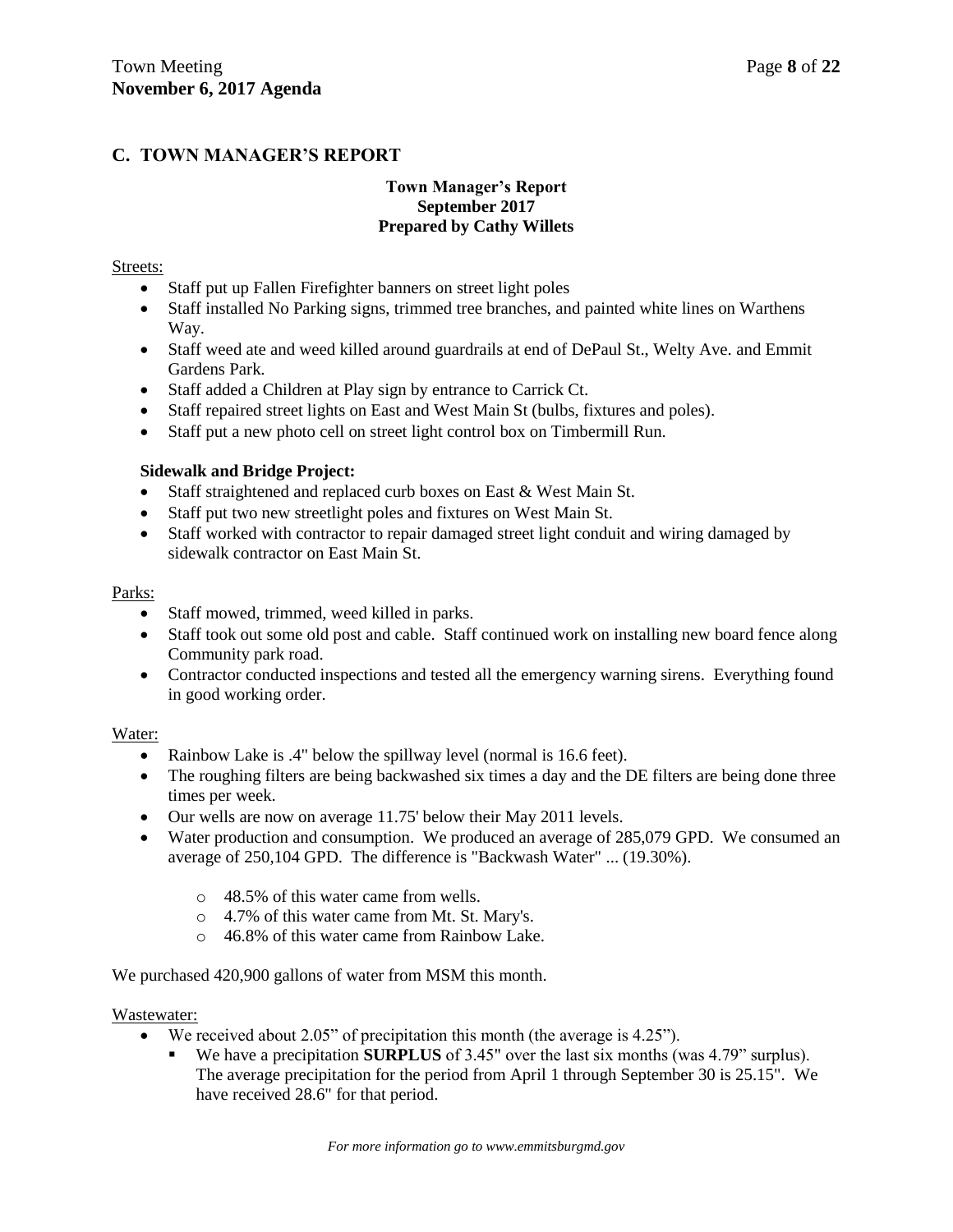- Wastewater Treatment:
	- o We treated an average of 427,000 GPD (consumed 250,104 GPD) which means that 41.4% of the wastewater treated this month was "wild water".
	- o We had no spills of untreated sewerage in the month of August.

**Trash:** Trash pickup will remain Mondays for the remainder of the month of November.

## **Meetings Attended:**

- 09/05 Met with Mayor to discuss agenda
- 09/05 Attended Town Meeting
- 09/06 Met with HR consultant
- 09/06 Attended election judges swearing in ceremony
- 09/07 Met with Mayor
- 09/12 Met with Mayor
- 09/13 Attended staff meeting with water and sewer department
- 09/13 Met with Town Accountant regarding employee payout fund and comp time
- 09/14 Attended meeting with SHA, staff and contractor regarding bridge project
- 09/19 Met with a representative from Chamber of Commerce
- 09/19 Lockdown drill at town office
- 09/19 Attended EBPA/Town Office breakfast
- 09/21 Attended department head meeting
- 09/22 Attended support staff meeting
- 09/25 Met with Mayor
- 09/25 Met with deputies re: Lincoln Ave. and South Seton Ave.
- $\bullet$  09/26 Election
- 09/27 Met with Dir. Of Public Works & Water/Sewer Supt.
- 09/28 Met with Mayor
- 09/28 Attended meeting with SHA, contractor regarding bridge project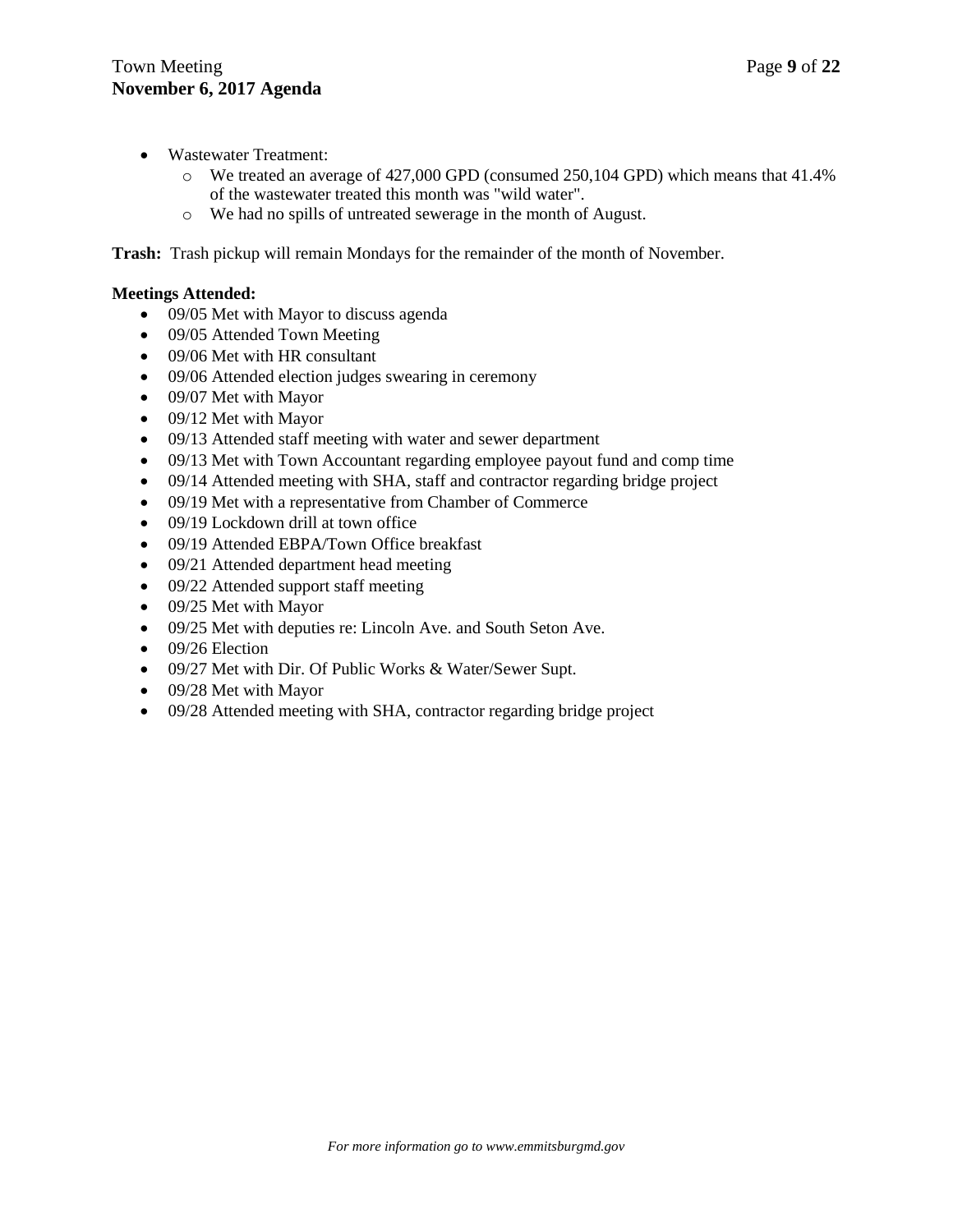# **PARKING ENFORCEMENT REPORT September 2017**

| \$420.00<br>1 |
|---------------|
|               |
|               |
|               |
| \$4.00        |
| \$230.00      |
| \$769.14      |
| 1             |
|               |
|               |
|               |
|               |
|               |
|               |
|               |
| 6             |
| 3             |
| 62            |
|               |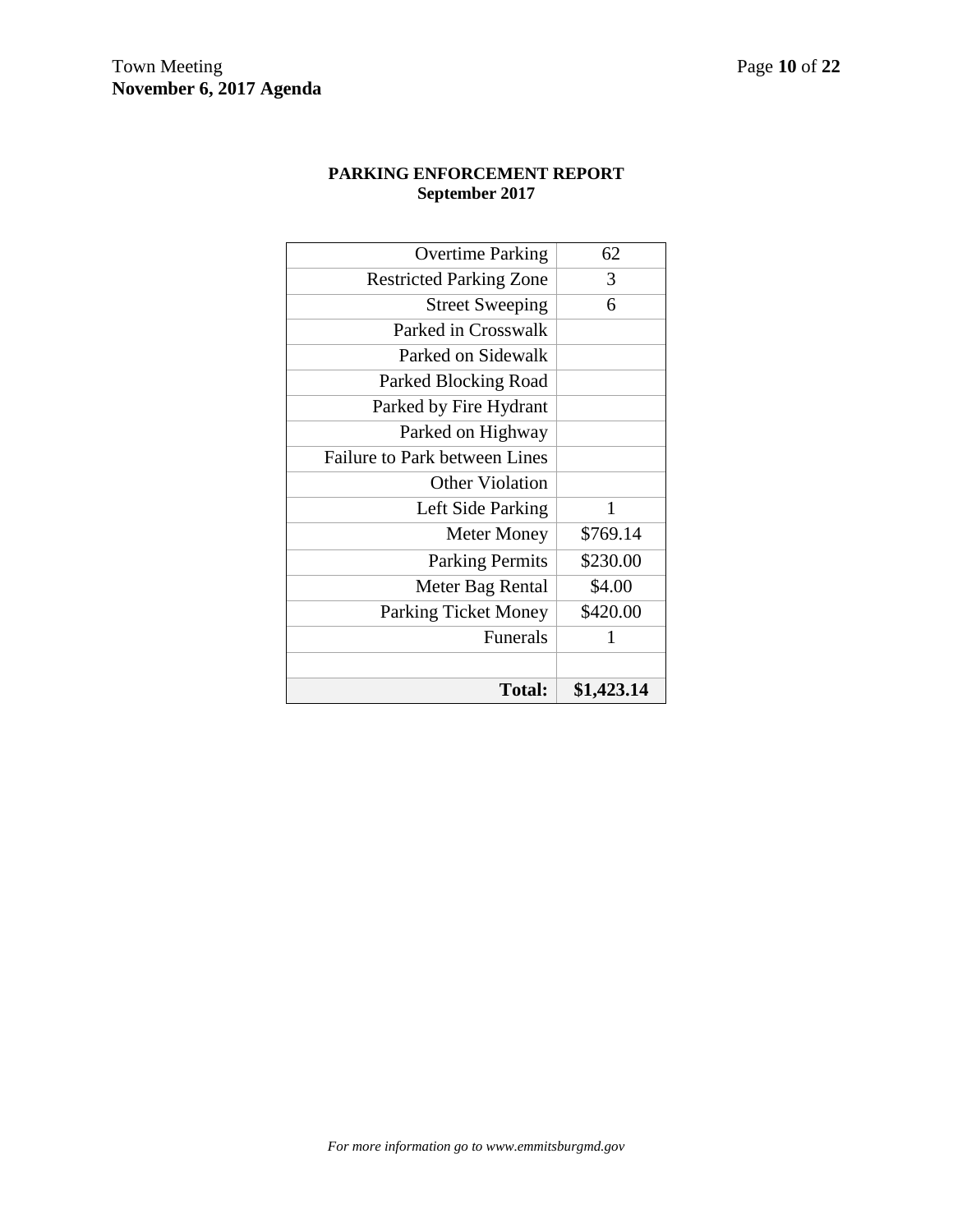# **D. TOWN PLANNER'S REPORT**

## **Town Planner's Report September 2017 Prepared by Susan H. Cipperly, AICP**

- 1. **Town Meeting 9/5:** Presented proposed Zoning Ordinance changes related to Place of Worship.
- 2. **Planning Commission meeting 9/25**: Prepared comments for record plat for lot on Park Drive in Emmit Gardens. Application approved.
- 3. **Flat Run Bridge:** Coordinated with State Highway Administration (SHA) re meetings, questions. Met with contractors, town staff, SHA for progress meetings. SHA Meeting 9/28.
- 4. **Sidewalk Project:** Met with town staff, SHA, and contractors in Emmitsburg as needed. Fielded questions/complaints from residents along the work route and forwarded them to SHA project manager. Took photographs for website and posterity. Provide info to parking enforcement and office manager regarding areas that would need to be designated No Parking. Sent e-mails to business community as needed. Meeting 9/14 with SHA and Contractor.
- 5. **Community Legacy:** Worked on Oct. 1 Quarterly Reports for FY2017: Project 00303, Facade & Restoration program; and Project 00416 Square Rehabilitation. Worked on FY2016 report for Project 00221 Façade & Restoration program. 9/12/17 Met with Sustainable Communities Work Group to review Community Legacy permit applications. Two applications approved and sent to MHT for review. Both involved window replacement.
- 6. **Sustainable Communities program:** Provided additional information to DHCD regarding 5 year renewal application (results by mid-November.)
- 7. **Dog Park** -- Provided info to potential responders to RFP. Received and reviewed bids for dog park fencing project. Met with C. Willets on Sept. 12 to award contract. Follow-up with Long Fence, successful bidder re agreement. Madeline Shaw notified unsuccessful respondents.
- 8. **Emmit Gardens Play Area.** Mailed (7 copies) of Non-tidal floodplain permit application to MDE. Also need to complete Town floodplain permit once State review is complete.
- 9. **Emmit Gardens dead Pine tree.** Contacted Potomac Edison via electronic system. Received notice that their Environmental section will look into it.
- 10. Enforcement -- letters regarding several and various activity without permits.
- 11. Permits: Provided info and issued permits for shed, fences, porch repairs, etc., and responded to business inquiries. Village Liquors name change to Emmitsburg Liquors. Signed off with liquor board. Worked with County and owner re fill/grading permit for land east of 507 E. Main.
- 12. Businesses. Attended EBPA/Town business breakfast on 9/20. Continued work on business address/phone/email list with A. Naill, in response to request from Frederick County Economic Development. Will also be useful for EBPA map/brochure update.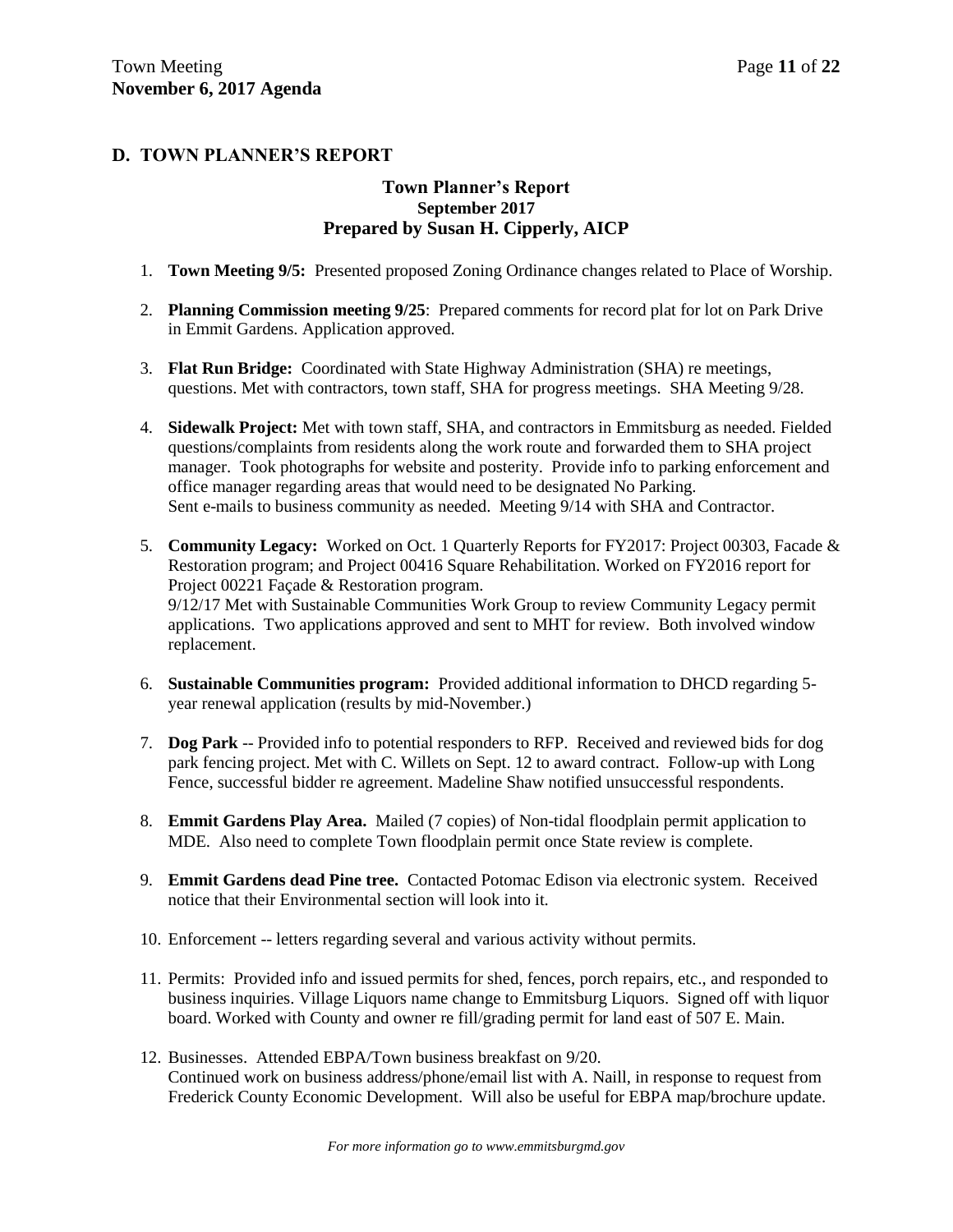## **Upcoming projects/activity as of October, 2017 - Planning and Zoning:**

**GIS** Water/sewer mapping with ALWI consultants per contract, followed by input of data.

**MS-4 (**Municipal Separate Storm Sewer System) permit report for 2016 and 2017 completed before December 2017. Next phase of MS-4 involves development of projects that will give the town credits toward reducing the impacts of impervious surfaces relative to stormwater runoff, pollution, groundwater recharge. This is a major project. Attended stormwater/floodplain conference Oct. 12 in Linithicum Heights, MD. Update Town Board on Nov. 6.

**Planning Commission Oct. 30:** Present information regarding potential zoning ordinance updates to deal with B&B, inns, hotels, motels, etc. given current situation with online marketing/reservation systems.

**Community Legacy**: Processing for facade projects after MD Historical Trust (MHT) review.

**Emmit Gardens** playground MDE application follow up.

**Board of Appeals:** Contact new alternate regarding training requirements and arrange BOA meeting to undertake reorganization, since there have been new members appointed.

**Enforcement:** There are several enforcement issues that have been backlogged due to other activity taking precedence. Need to follow up with property owners and Frederick County regarding violations.

**Ordinance amendments and revisions:** There are topics that have arisen that indicate a need to update sections of the ordinance to reflect newer practices and uses, and to assure that the ordinance meets current legal standards relative to items such as sign regulation, short-term rentals, etc.

**Emmit Gardens trees**: Continue communication with Potomac Edison regarding one dead White Pine tree located between the utility lines and Flat Run, on town land, to see whether PE would remove it.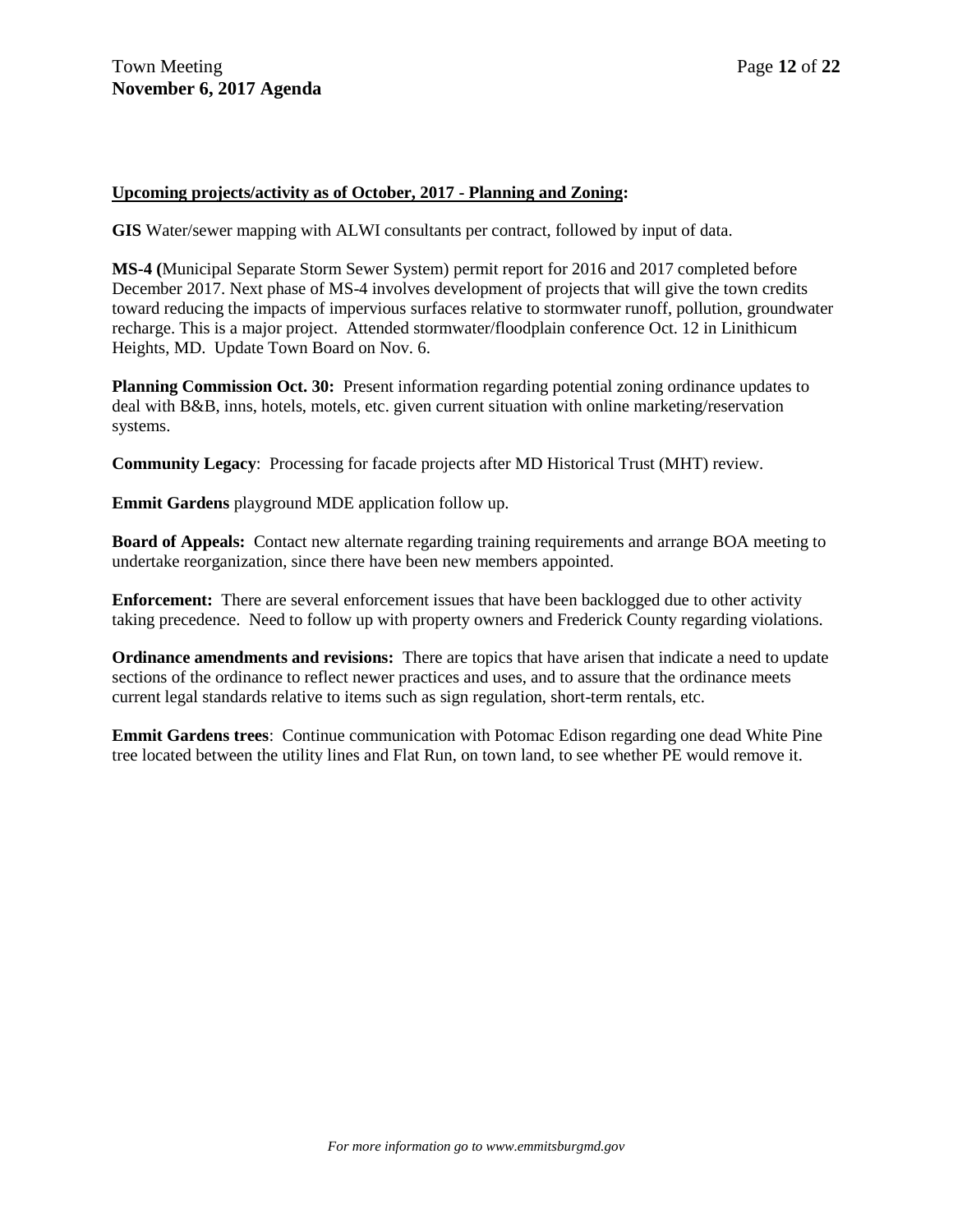# **E. COMMISSIONER COMMENTS**

# **F. MAYOR'S COMMENTS**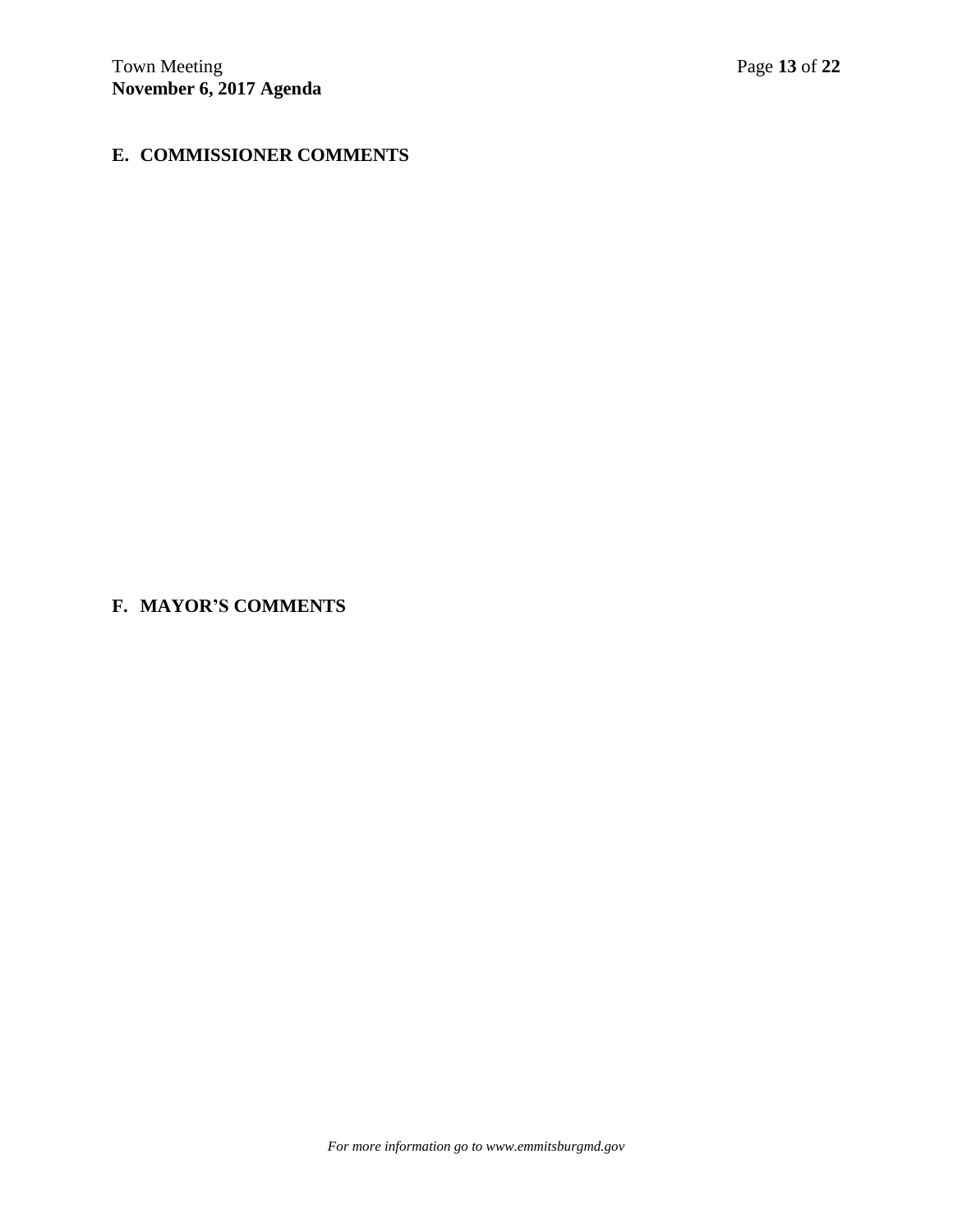# **G. PUBLIC COMMENTS**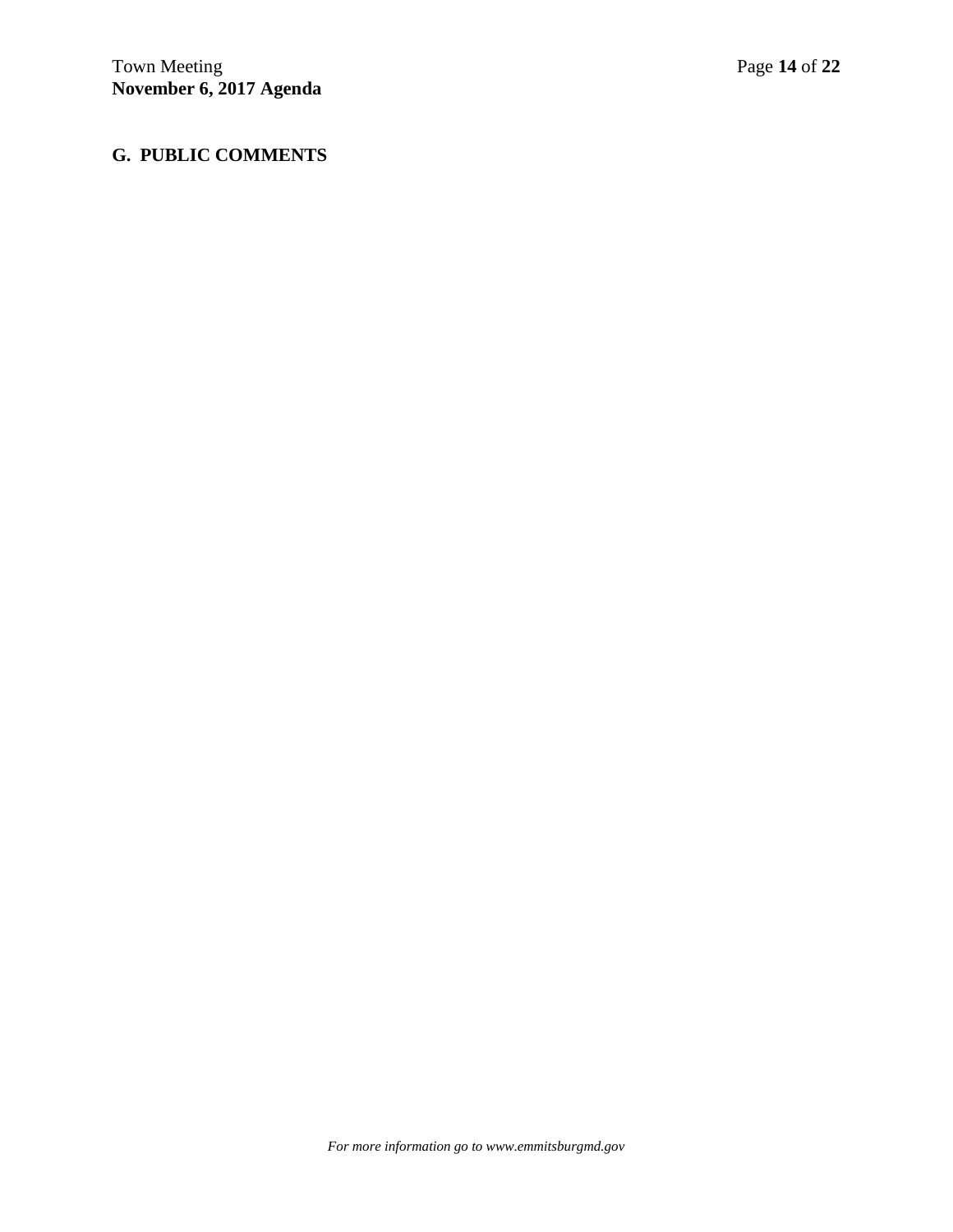# **H. ADMINISTRATIVE BUSINESS**

**I.** Proclamation of Municipal Government Works Month: Presentation by

# *Proclamation*

# **MUNICIPAL GOVERNMENT WORKS MONTH NOVEMBER 2017**

The Mayor and Council of the Town of Emmitsburg proclaim November to be Municipal Government Works Month.

WHEREAS, the Town was established in 1785; and

WHEREAS, Maryland is home to 156 other municipalities; and

- WHEREAS, municipal government represents the most responsive level of government, allowing citizens to have direct access to elected officials; and
- WHEREAS, in an effort to educate citizens about municipal government and the importance of their participation, the Town of Emmitsburg is proud to promote municipal government awareness; and
- WHEREAS, municipalities have enhanced the quality of life for their respective residents maintaining natural and historic sites and structures and helping to make Maryland a great place to live, work, play and explore.

NOW, THEREFORE, BE IT PROCLAIMED, that the Mayor and Council of the Town of Emmitsburg, Maryland do hereby join the Maryland Municipal League in declaring November 2017 to be Municipal Government Works Month in Emmitsburg.

ADOPTED this \_\_\_\_\_\_\_ day of \_\_\_\_\_\_\_\_\_\_\_\_\_\_\_\_\_\_\_\_\_, 2017.

\_\_\_\_\_\_\_\_\_\_\_\_\_\_\_\_\_\_\_\_\_\_\_\_\_\_\_\_\_\_ \_\_\_\_\_\_\_\_\_\_\_\_\_\_\_\_\_\_\_\_\_\_\_\_\_\_\_\_\_\_\_\_\_\_ Donald N. Briggs Timothy O'Donnell, President Mayor Board of Commissioners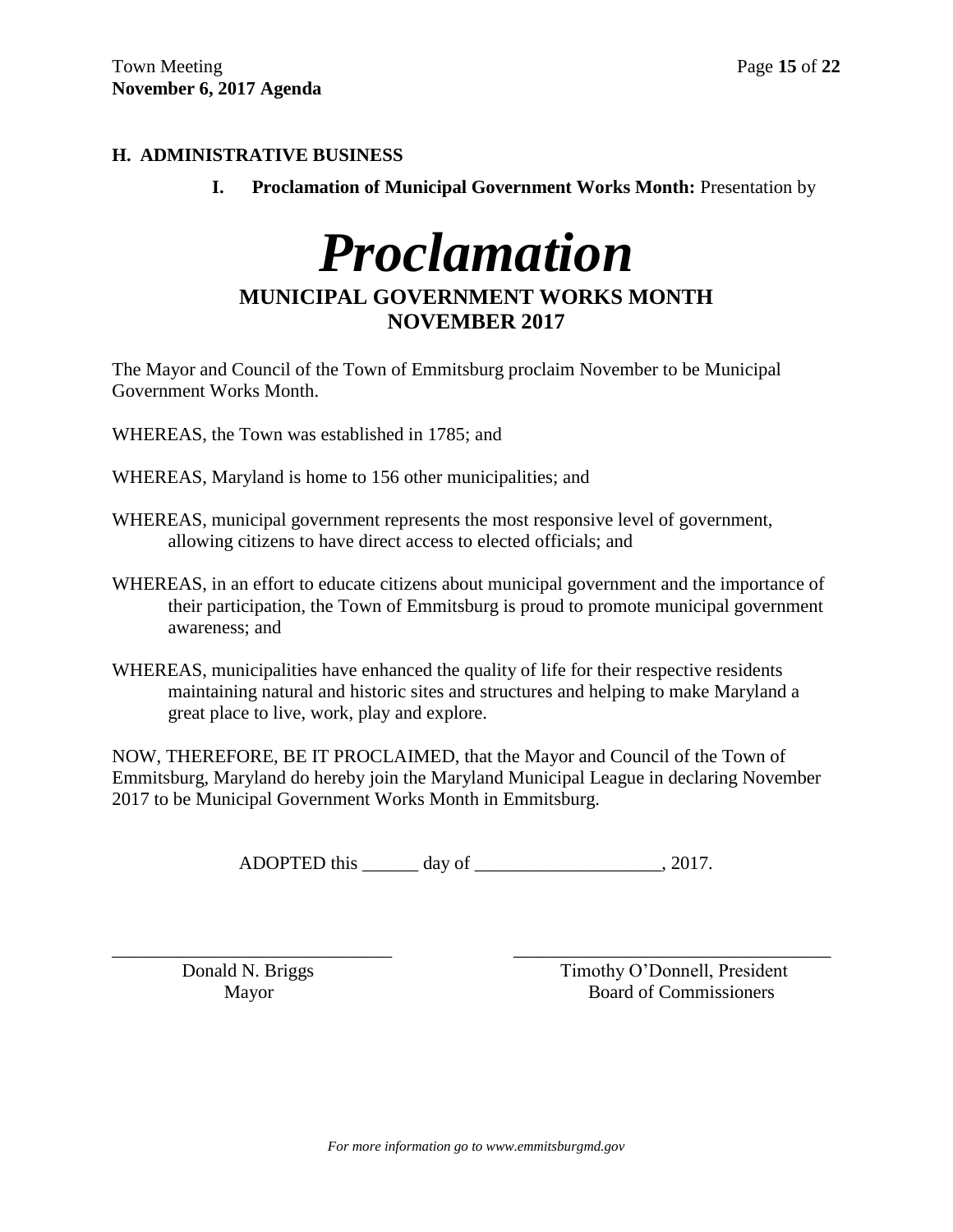# **ADMINISTRATIVE BUSINESS CONTINUED:**

**II. Admin Business: Presentation of Open Meetings Act Updates:** Presentation by Madeline Shaw, Town Clerk, at the meeting.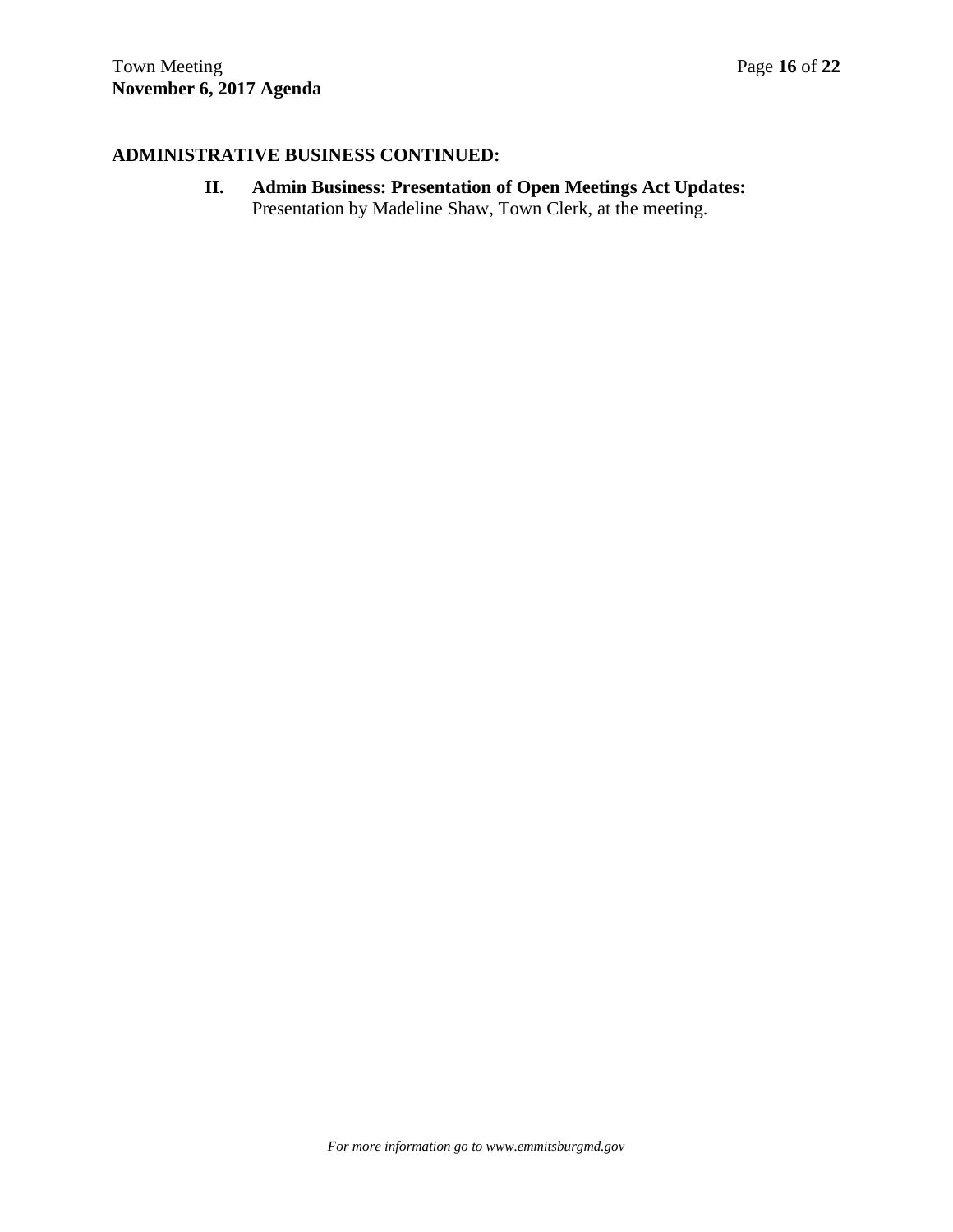# **I. CONSENT AGENDA**

# **I. 1 Resignation:**

Resignation of Brian Neville from the Citizen's Advisory Committee

# **II. 1 Appointment**

Appointment of Frank Davis to the Planning Commission. *Term*: 01/02/2018 – 07/02/2022

# **J. TREASURER REPORT**

# **Town of Emmitsburg CASH ACTIVITY as of October 31, 2017**

| \$5,261,252 | Cash Balance October 1, 2017 |
|-------------|------------------------------|
| 698,576     | <b>Deposits</b>              |
| $-484,611$  | Withdrawals                  |

| \$5,475,217 | Operating Balance Forward |
|-------------|---------------------------|
|-------------|---------------------------|

| <b>Check Amount</b> | <b>Vendor Name</b>                      | <b>Description</b>                                      | <b>Check Date</b> | <b>Check Number</b> |
|---------------------|-----------------------------------------|---------------------------------------------------------|-------------------|---------------------|
| \$134,064           | State Highway<br>Administration         | Waterline work on MD<br>140 - Creamery to<br>Timbermill | 10.04.17          | 37554               |
| 91,188              | Make N Waves                            | Draw #2 - Pool - 25%                                    | 10.25.17          | 37629               |
| 67,786              | Treasurer of<br><b>Frederick County</b> | 1Q FY18 Law<br>Enforcement                              | 10.04.17          | 37539               |
| 23,639              | Comptroller of<br>Maryland              | 1Q FY18 Bay<br><b>Restoration Fee</b>                   | 10.04.17          | 37542               |
| 20,561              | MD Dept of<br>Budget & Mgmt             | Sep 17 Health Insurance                                 | 10.04.17          | 37541               |
| 12,663              | <b>UGI</b> Energy<br><b>Services</b>    | Aug 17 Solar Field #1                                   | 09.27.17          | 37528               |
| 12,494              | <b>UGI</b> Energy<br><b>Services</b>    | Aug 17 Solar Field #2                                   | 09.27.17          | 37528               |
| 8,484               | Dixie Electric Inc                      | Repair Broken Conduit                                   | 10.18.17          | 37595               |
| 6,026               | Republic Services                       | Oct 17 Residential<br><b>Refuse Services</b>            | 10.11.17          | 37559               |
| 5,356               | Univar USA Inc                          | Almn Sulfate                                            | 10.11.17          | 37586               |

Ck dates 09.27.17 to 10.31.17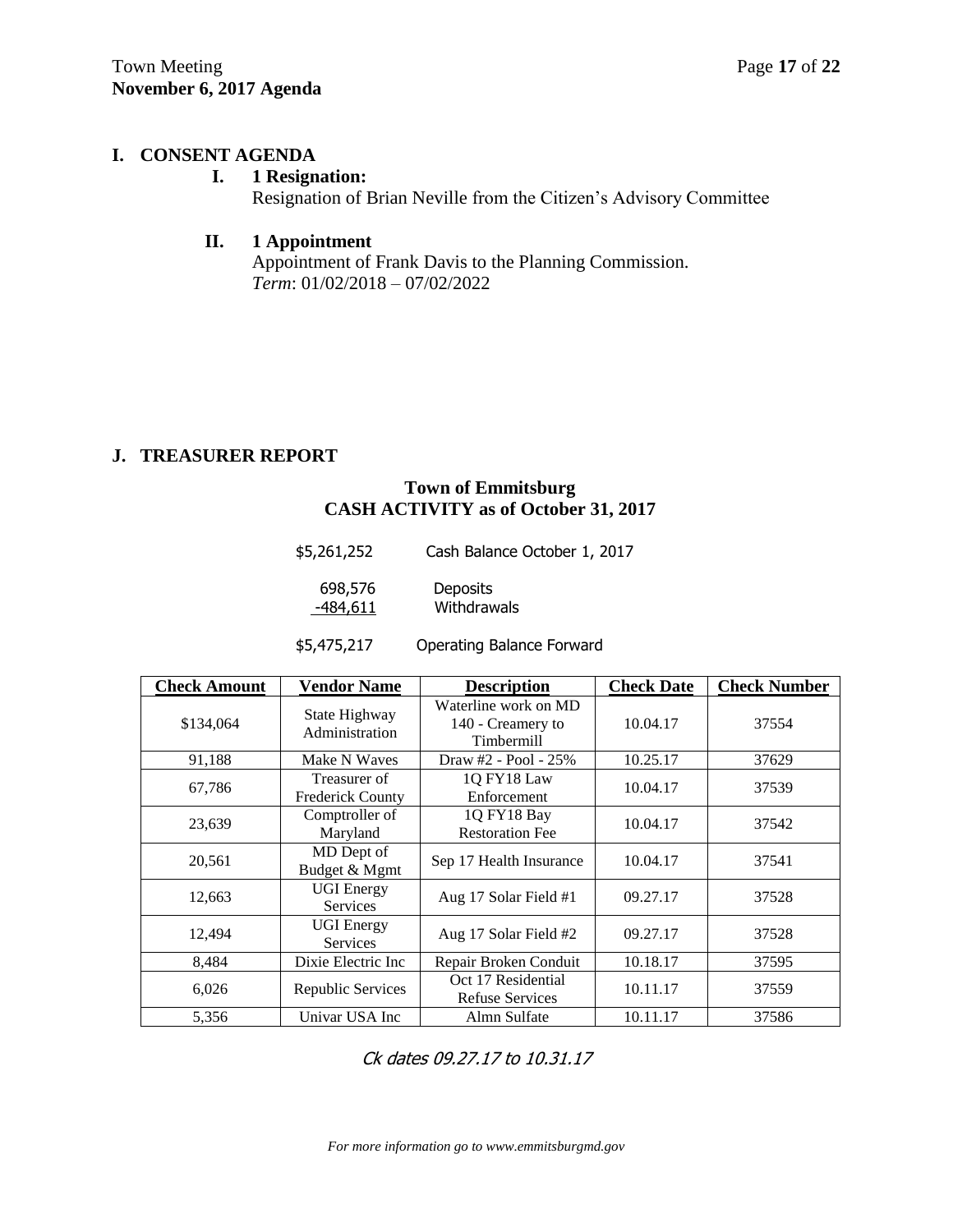**K. PLANNING COMMISSION REPORT:** Presentation at the meeting.

# **L. AGENDA ITEMS:**

**I. Guest Speaker: President Timothy Trainor, Mount St. Mary's University.**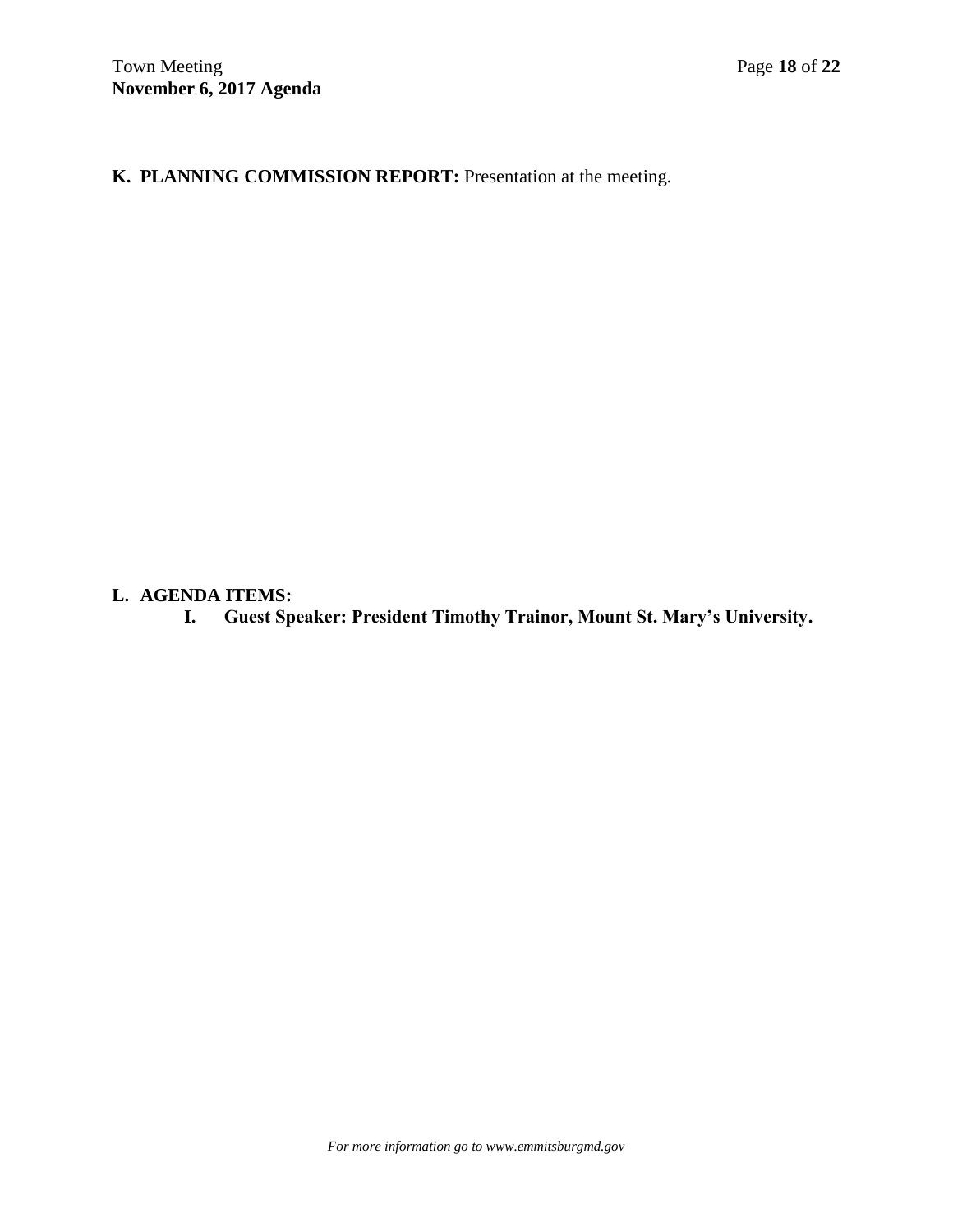# **AGENDA ITEMS CONTINUED:**

**II. Catoctin-Ettes, Inc. Request for April 2018 6K Fundraiser Race:** Presentation at the meeting by Kristin Miller, Chair, and, Tina Nichols, Co-Chair, with Catoctin-Ettes, Inc.

Dear Honorable Mayor Briggs, Board of Commissioners and Town Manager of Emmitsburg, Maryland:

The Catoctin-Ettes, inc., a local non-profit youth organization, 501 c (3), would like the opportunity to offer a 6K Run in the town of Emmitsburg as a fundraiser for the organization. The Catoctin-Ettes has been an active organization in the towns of Emmitsburg and Thurmont for more than 40 years. What better way to bring additional revenue to the town on race day, as well as provide a great, healthy activity for young and old alike in the community and surrounding areas than to provide a 6K Run!

Event organizers have been asked to provide the following information to town officials for its consideration:

- 1. Date: Saturday, April 21, 2018 or Saturday, April 14, 2018 (Please Note: If these dates would conflict with other activities in the community, we can consider other dates that do not pose a logistical issue)
- 2. Event Times as follows:

Race Registration/Bib Pick-up - 7:30 a.m. Race Begins - 8:00 a.m.

Estimated End of Race - 9:30 a.m.

- 3. Estimated Race Participants: 100
- 4. Liability Insurance: Copy of Certificate of Liability Insurance Enclosed
- 5. Race will benefit the Catoctin-Ettes, inc., which is a twirling, color guard, and percussion marching corps
- 6. Event proceeds will go toward competition entry fees for the Corps members
- 7. The event would provide an opportunity for individuals, young and old alike, to participate in an event promoting physical health and fun competition. Event organizers expect to draw participants from not only the local community, but also surrounding areas who would patronize the town's businesses, as well as see what Emmitsburg has to offer. That in turn would encourage these individuals to return and hopefully bring others in the future.
- 8. With regards to the town's support, it would come in the way of emergency crews to support runners who may be in need of medical attention and assistance with any road closures that may be necessary to protect the safety of the event's participants. Additionally, any appropriate signage that would alert motorists of pedestrians on the roadway would be needed.
- 9. We would like to begin the race at the Community Building and end the race at the Community Park. I have attached a map of the proposed course for the event. Event organizers anticipate the completion of the event within 1 % hours from the start of the race at 8:00 a.m. By starting the race at the Community Building, our goal is to have South Seton Avenue re-opened within a short time after the start of the race since it is a main throughway to Route 15. Additionally, we would like keep the race course off of Main Street due to traffic concerns in downtown Emmitsburg.

On behalf of the Catoctin-Ettes, Inc., we would like thank you for your time and consideration with this proposed event in the Town Of Emmitsburg.

Sincerely,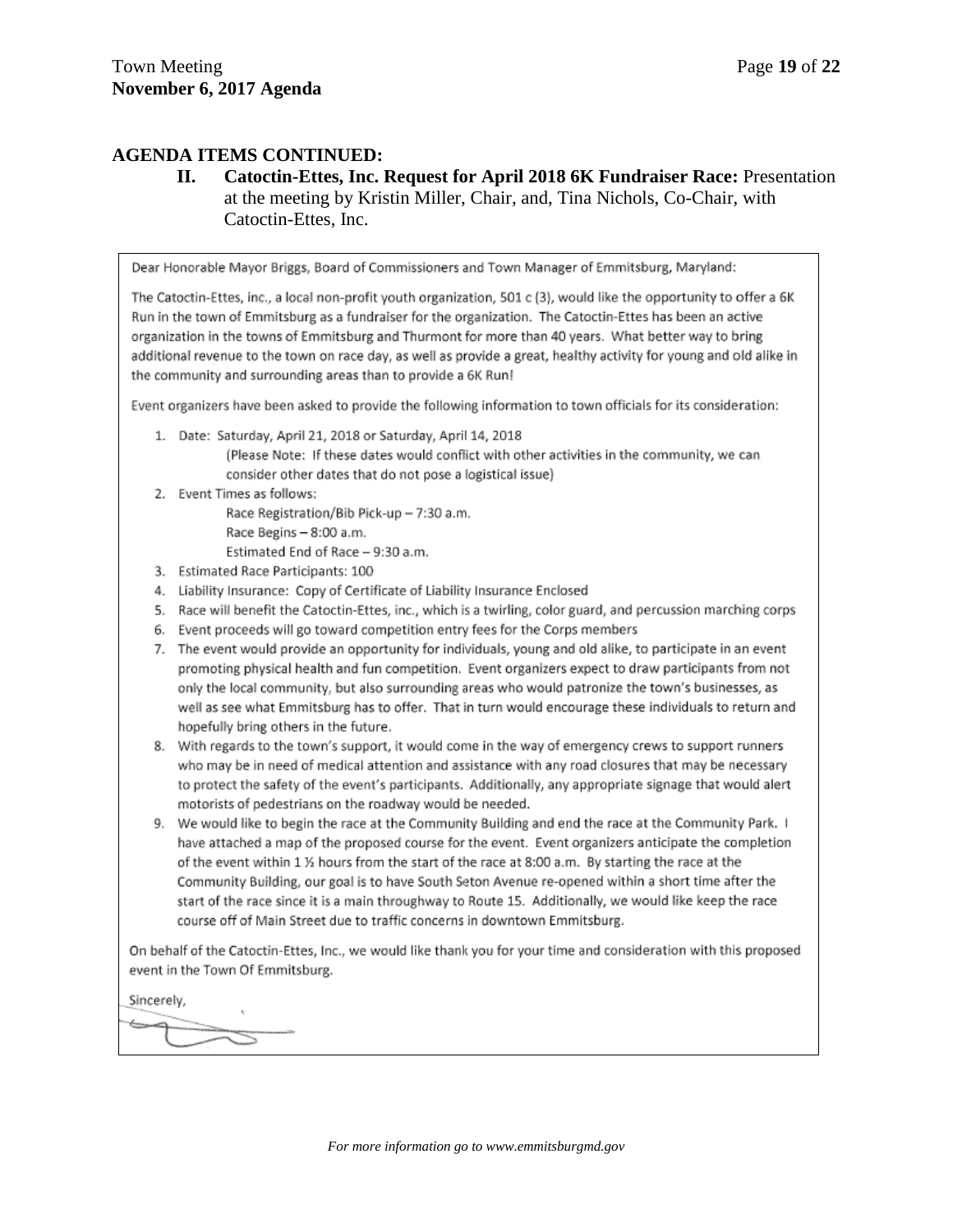

*For more information go to www.emmitsburgmd.gov*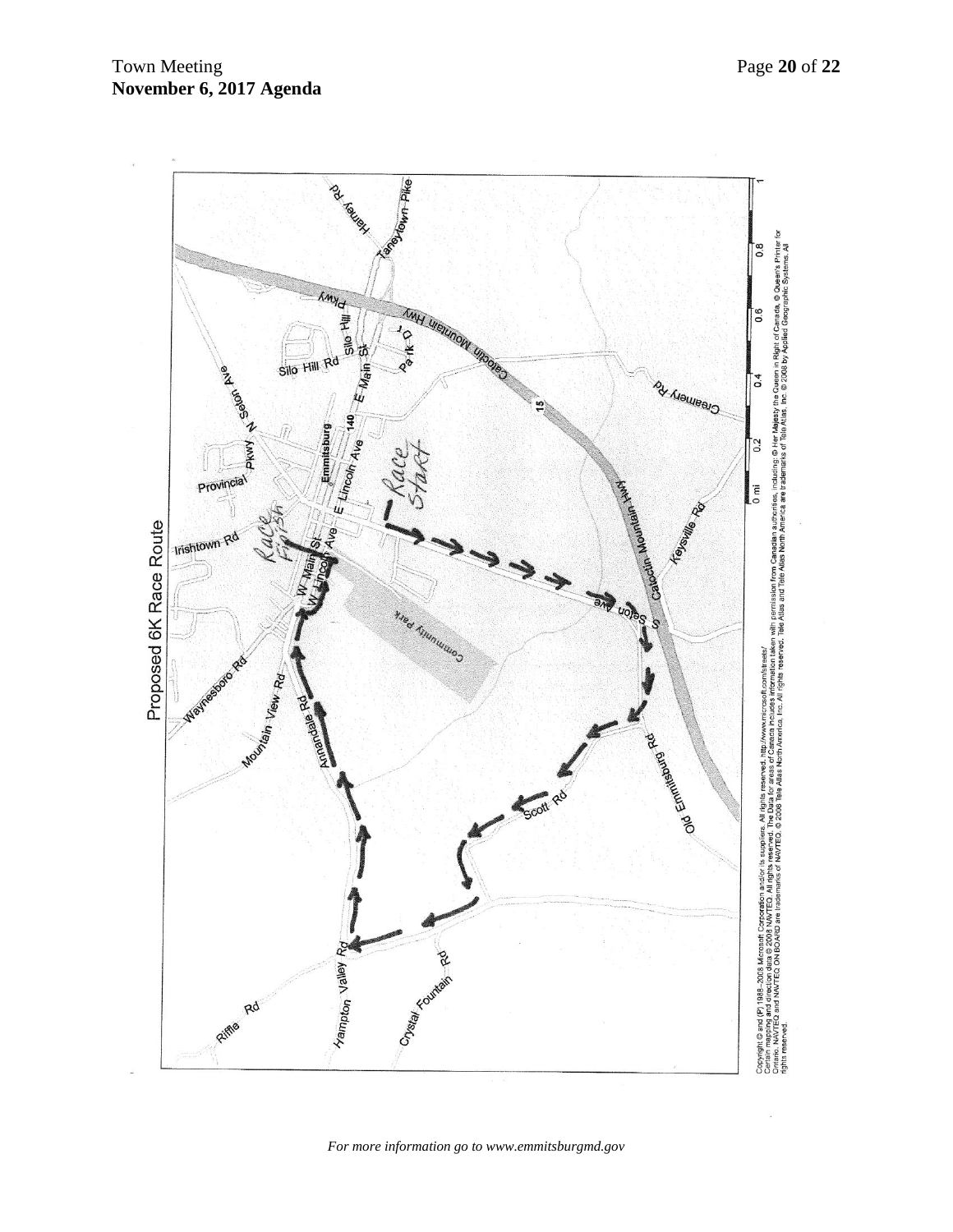# **AGENDA ITEMS CONTINUED:**

**III. Update on MS-4 Permit:** Presentation by Town staff at meeting.

# **AGENDA ITEMS CONTINUED:**

**IV. Holiday Parking for December- Meter Parking:** Presentation by Town staff at meeting.

Town staff recommendation: For the Holiday Season, free metered parking from Friday December 15, 2017 through Tuesday January 2, 2018.